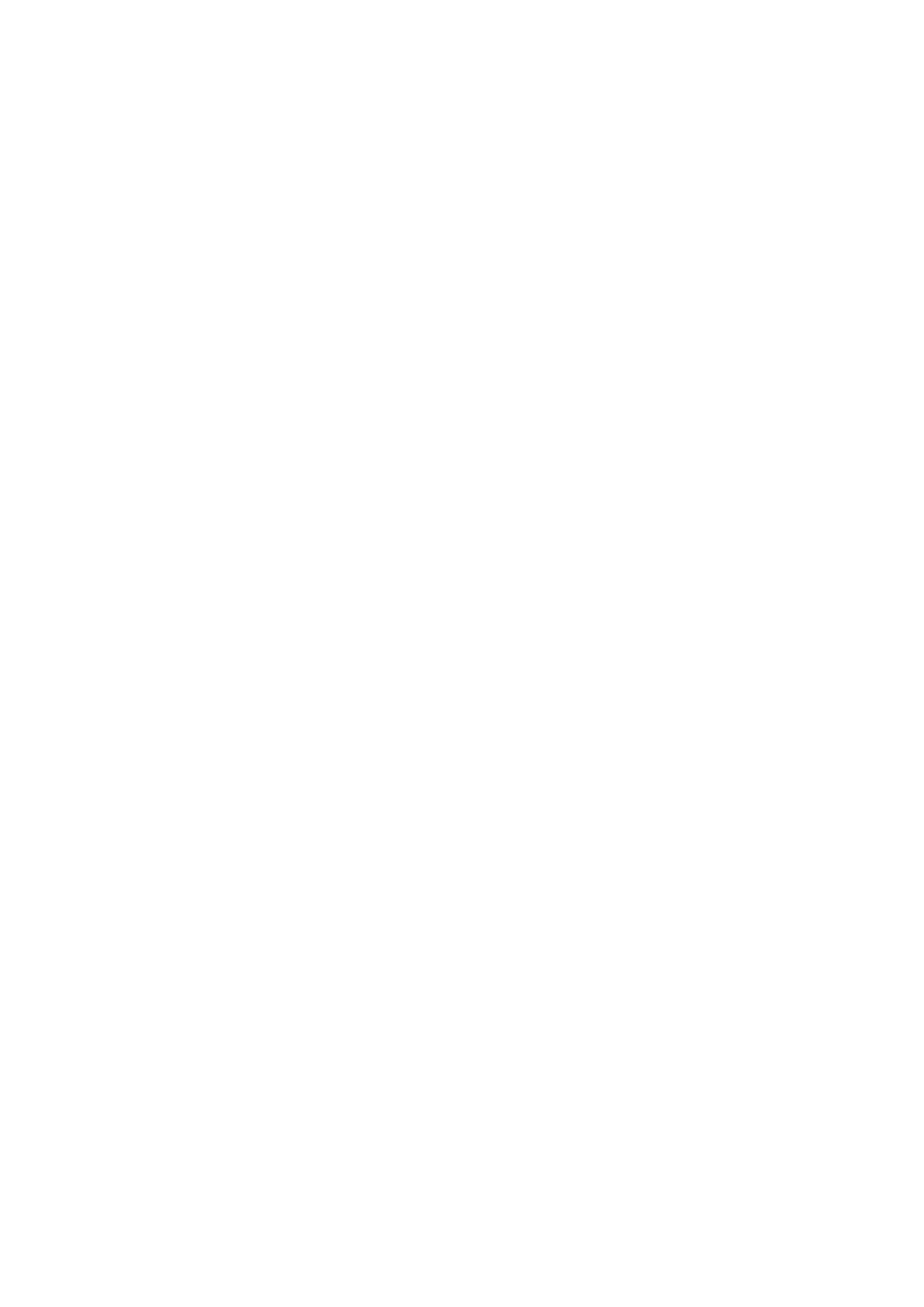### **1. Introduction**

Three dimensional printing (3DP), also known as Additive Manufacturing (AM) is an automated process which builds three-dimensional physical objects by laying down consecutive layers according to the computer controlled model (Beyhan and Arslan Selçuk, 2018). The potential of 3D printing has been clearly recognized in a wide range of applications, varying from the household needs to aerospace engineering. Unsurprisingly, the building construction industry has adopted this technique with the aim of turning the complex building design into reality and developing environmentally friendly structures in large scale.

The positive characteristics of concrete such as flexibility, durability and non-combustibility directly contribute it to be the most extensively used construction material. Despite the fact, the conventional formwork concrete technology is restricted geometrically and has obvious sustainability issues towards the environment. Hence 3D concrete printing has been introduced as an aspiration for a more sustainable built environment. There are excellent advantages of 3D concrete printing technique over the conventional formwork concreting method such as labour efficiency, time and cost savings, environmental and economic impacts, and design complexity (Kidwell, 2017).

Material is the prime limiting factor in 3D concrete printing. A particular composite and concrete mixture which is denser than the typical concrete has to be used, while ensuring the mix design of concrete meets the performance requirements of both fresh and hardened state properties of concrete (De Schutter *et al*., 2018). The main challenge in the development of a printable mix is to have noslump and self-compaction concrete, which are two conflicting aims. In principle, materials (thixotropic) with high (static) yield stress and low viscosity are suitable for concrete printing application (Panda and Tan, 2018). The material must be extrudable through a nozzle smoothly and able to maintain its shape, once deposited over the printing bed. Secondly, the deposited layers should not collapse under the load of subsequent layers and thirdly, a good bond strength between the layers to achieve required hardened strengths must be ensured.

Further limitation is the crucial fluctuation of material properties with unique setup and specifications of 3D concrete printer. Therefore, the major challenge is to develop a suitable printable material for corresponding printing machine (Kazemian *et al.*, 2017). Hence, Lim *et al.* (2012) has defined four critical parameters of the fresh printable concrete as pumpability, printability or extrudability, buildability and open time which are controlled by the rheology and hydration properties of the printable material.

Based on previous literatures (Le *et al.*, 2012a, Perrot *et al.*, 2015),the requisitions for a printable concrete are; high powder content, no coarse aggregate, improved paste fraction, and use of viscosity modifying accelerator. Hambach and Volkmer (2017) were the first to endeavour adding short different types of fibres (carbon, glass and basalt fibres) into 3D printed composite of Portland cement paste. Feng *et al.* (2015) also used fibres in powder based concrete printing and observed significant strength reduction between layers due to formation of air bubbles. Recently, Nematollahi *et al.* (2018a) investigated the effect of polypropylene (PP) fibres on the hardened properties of 3D-printed fibre-reinforced geopolymer mortars, Nematollahi *et al.* (2018b) investigated the effect of type of fibre on inter-layer bond and flexural strengths of extrusion-based 3D printed geopolymer and Bos *et al.* (2018) studied the effect of adding short straight steel fibres on the failure behaviour of print mortar through several tests on cast and printed concrete, on different scales. However, a detailed analysis on the effect of fibre in the fresh properties and workability loss with time has not been investigated.

Hence, this paper is concerned about the influence of polypropylene (PP) fibre on the workability parameters of a novel extrudable concrete mixture. The purpose of current study is to present and examine an outline for experimental based laboratory testing and evaluation of extrudable mixture.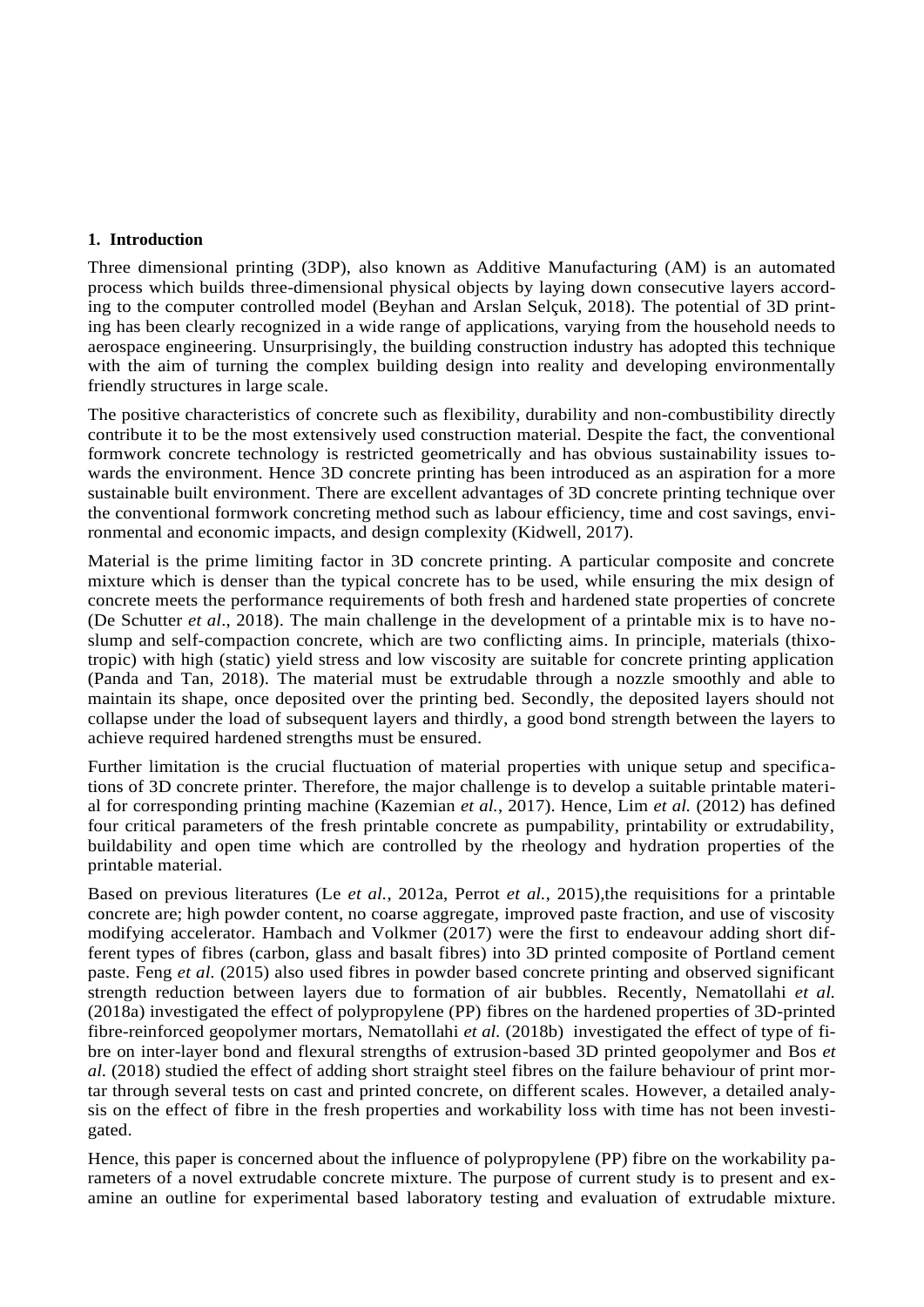Moreover, it has to be noted that only fresh properties of a mixture are considered in this study, while further examination is desired to examine the mechanical performance for hardened mixture.

### **2. Experimental Investigation**

#### **2.1 Materials and Mix Design**

Type I Ordinary Portland Cement and tap water were used for all the mixtures. Midas Sand and Limestone Fines were used as fine aggregates. Ground Granulated Blast furnace Slag (GGBS) and Silica Fume (SF) were used as a partial cement substitute and SF based 3D printing concrete mixture showed better adhesiveness. A high range water reducing admixture (HRWRA) was added with water in order to reduce the water consumption while improving the workability and strength. In addition, to increase the plastic viscosity and cohesion of printing mixtures, a viscosity modifying admixture (VMA) was used. Polypropylene fibre was also used as a shrinkage reinforcement for a printing mixture. Addition of this fibre inhibits and controls the formation of plastic and drying shrinkage cracking in concrete.

Initially, eight control mixes were selected and tested for the fresh properties such as flowability, extrudability, initial setting time, buildability and print quality. Hence, according to the results three mix designs those were satisfying all the aforementioned criteria were selected for further printing and experimental analysis. Printing quality and dimensions of printed layers are the criteria used to decide whether it could be an extrudable material or not.

Afterwards, one of the selected three control mixes were printed with fibre addition in different volume fraction of binder in order to examine the effect on fresh properties. Fibre was added in different mass fraction of binder in 0.5, 1.0, 1.5, 2.0 and 3%. The material composition investigated in this study are given in Table 1. All proportions were kept constant in the control mixes, except the fibre and the amount of water. The water/binder ratio was maintained in a range of 0.31-0.33 with the intention of satisfying the smooth extrudability criteria. The fibres and water content variation is given in Table 2.

| <b>Binder</b>         | Cement          | 350 |
|-----------------------|-----------------|-----|
|                       | <b>GGBS</b>     | 185 |
|                       | <b>SF</b>       | 100 |
| <b>Fine Aggregate</b> | Midas Sand      | 500 |
|                       | Limestone fines | 250 |
| <b>Admixtures</b>     | <b>HRWRA</b>    |     |
|                       | VMA             |     |
|                       | Block           |     |

| Mix ID      | Water | W/B  | <b>Fibre</b> |
|-------------|-------|------|--------------|
| Control Mix | 195   | 0.31 |              |
| PP 0.5%     | 195   | 0.31 | 3.18         |
| PP 1.0%     | 200   | 0.31 | 6.35         |
| PP 1.5%     | 210   | 0.33 | 9.53         |
| PP 2.0%     | 210   | 0.33 | 12.70        |
| PP 3.0%     | 212   | 0.33 | 19.05        |

#### Table 1: Material composition of the control mix Table 2: Fibre and water content variation (kg/m<sup>3</sup>)  $(kg/m^3)$ ) and the set of  $\mathcal{L}$

#### **2.2 Mixing of extrudable concrete**

The mixtures were prepared in a free fall Hobart mixer with tilting drum and two rotating blades. The Midas sand and other dry components were dry mixed for about a minute. Then the solution of admixtures with water was gradually added to the dry mix and the mixing was continued for about 5 minutes. After the mixture ingredients were thoroughly mixed, the fibres with different volume fractions were gradually added and mixed. The mixing was continued for about 3-4 minutes to achieve the appropriate rheology for the extrusion. Sufficient amount of water was added to avoid the loss of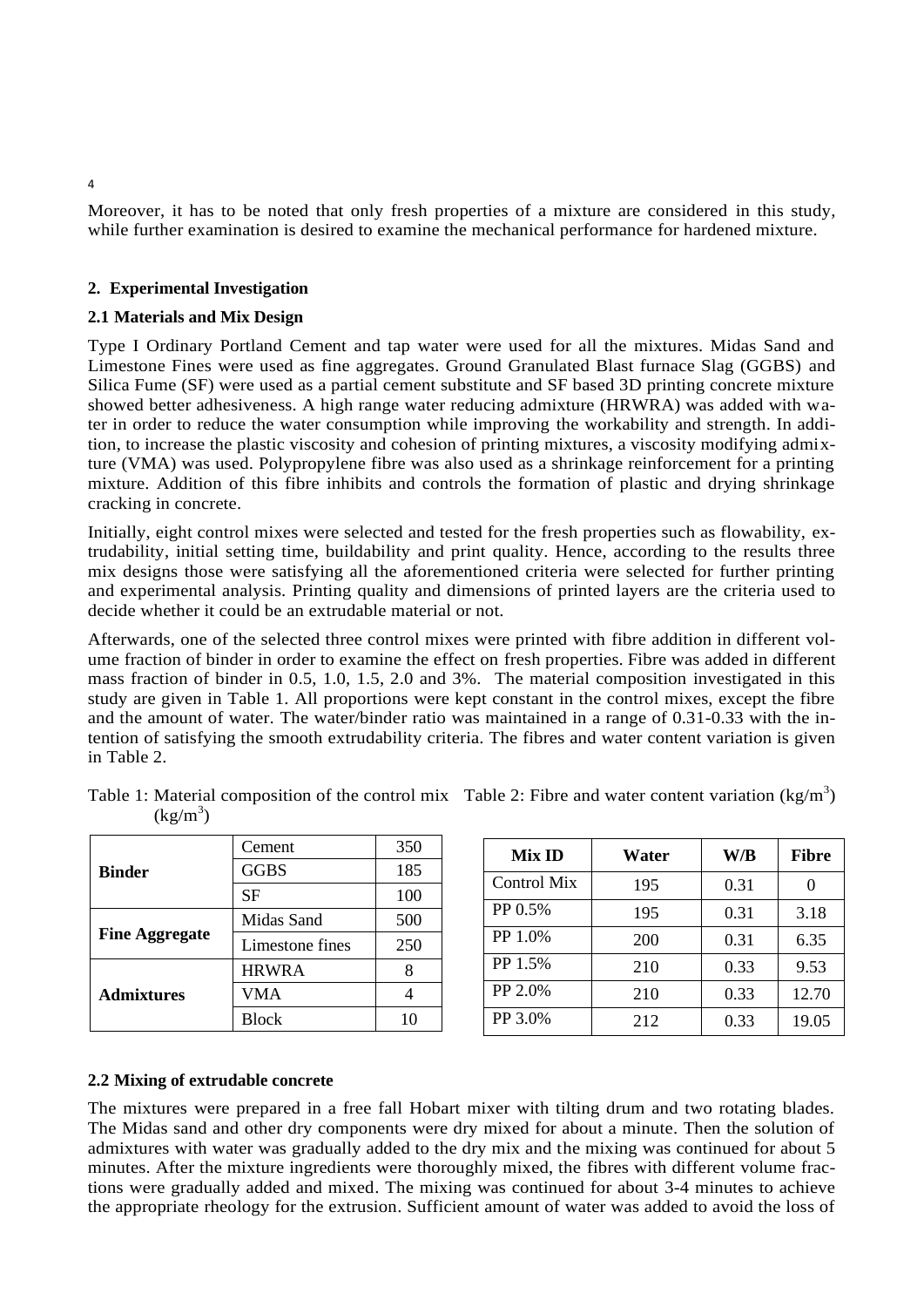material while mixing. The mix was decided to be extrudable by visual assessment. The total mixing time was maintained for all the mixes approximately for 10 minutes.

# **2.3 Concrete Printing**

The samples were manually extruded using a custom made small scale cement mortar pointing gun fitted with a rectangular nozzle of 25mm x 25 mm cross section. This was used to simulate the extrusion based 3D concrete printing in the laboratory scale. The samples were printed as blocks with approximate size of 300 mm length, 220 mm wide and 50 mm depth. The block size was decided as above in order to extract minimum 6 samples for the flexural tests from each mixture. The sample preparation is shown in Figures 1. The printed specimens consisted of two extruded layers and the print time interval between subsequent layers was maintained as 15 minutes.

## **2.4 Fresh state tests on concrete**

## **2.4.1 Flow table test**

Flowability is a rheological parameter of the mixture consistency with time. There are several Standards dedicated to determination of this characteristic. The flowability of the concrete was tested using the flow table test according to ASTM C1437 (2007). The control mix was printed with different volume fraction of fibre and the flowability of each batch was tested at 0, 15,30,45,60 minutes interval after mixing in order to determine the rate of workability loss. The mixture was placed inside a mini conical brass mould. During the test, the mortar was flowed to form a circular mass by the vibration of 1.67 Hz as the flow table rose and dropped 25 times in 15 seconds and the diameter of the mass was measured and compared to the initial size.

## **2.4.2 Initial Setting Time**

Setting time is another essential parameter, which determines the working time of printable concrete (Zhu et al., 2017). Vicat needle apparatus was used to measure the initial setting time according to EN 196-3 (2005). This test was performed measuring the penetration of a steel needle into the mortar over the course of several minutes. When the penetration of the needle into the material was less than 5mm from the bottom in mortar, the material is assumed to be achieved its initial setting time.



Figure 1: Material Extrusion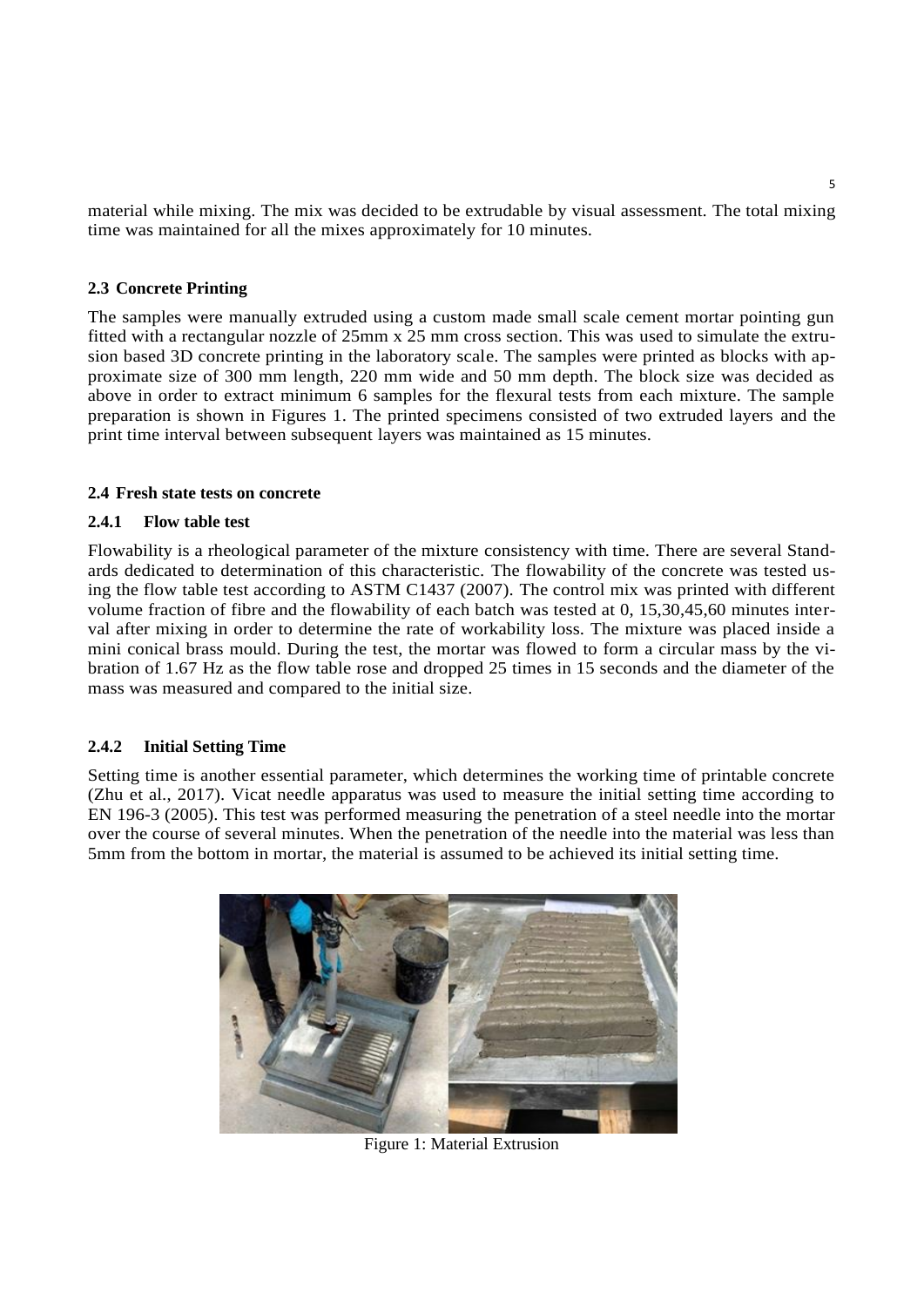# **2.4.3 Extrudability and Buildability**

The extrudability of concrete is interconnected with rheological characteristics of the fresh mix. The print quality of the extruded layers was evaluated using classification presented by Kazemian et al. (2017) such as defect free surface, squared edges, dimension conformity and dimension consistency. The chosen criteria for a mixture to be extrudable through the nozzle smoothly and continuously to produce the layers without being blocked in the path.

Buildability defines the feasibility of fresh mix for layer by layer deposition and its resistance to deformation under the stress caused by the subsequent layers. The parameter is extensively associated with workability and extrudability of the mix. In this study, the constant open time of 15 minutes was retained for the considered mix. Specimens of two extruded layers were printed in time interval of 15 minutes to examine the buildability. The print quality and buildability were examined solely through visual assessment on the two extruded layers.

# **2.5 Results and Discussion**

# **2.5.1 Flow table test**

It is known from the preliminary examination that the increasing quantity of fibre inversely affect the workability. The workability loss of all mixes is described in Figure 2. It is clearly identified, the mixtures lost its workability with increasing time. But some of the mixtures behave differently. These phenomenon should be examined further.

PP 0.5% shows higher flow compared to the control mix in 15 and 30 minutes after mixing. However, a reducing tendency after 45 and 60 minutes could be noticed. PP 1.0% mix exhibited the maximum spread diameter compared to all other mix. For the mixtures with increasing fibre percentage more than 1.5% indicated a reducing flowability. It appeared to be too rigid and formation of fibre lumps was also witnessed.

As seen in Fig. 2, the change of flow value of the fresh extrudable concrete declined gradually with time but there is still 116–142 mm spread value was achieved according to flow table test in 60 min. It makes a realistic situation to pump and extrude the 3D printing concrete mix due to fluidity. Moreover, it must be noted that all mixes did not reveal high flow when lifting the mini conical brass mould, before shocks were applied to the flow table. Therefore, the assumption of all the fresh mixtures had approximately zero-slump can be justified, which is an important material aspect for the extrusion process.

## **2.5.2 Initial Setting Time**

The variation of initial setting time of each mix is illustrated in the following graph (Figure 3). These results specify that the initial setting time is progressively decreasing with increasing fibre addition which is required for better bond strength between layers. Since there is no significant deviation within the setting time, the PP fibres had insignificant influence on the initial setting time.

6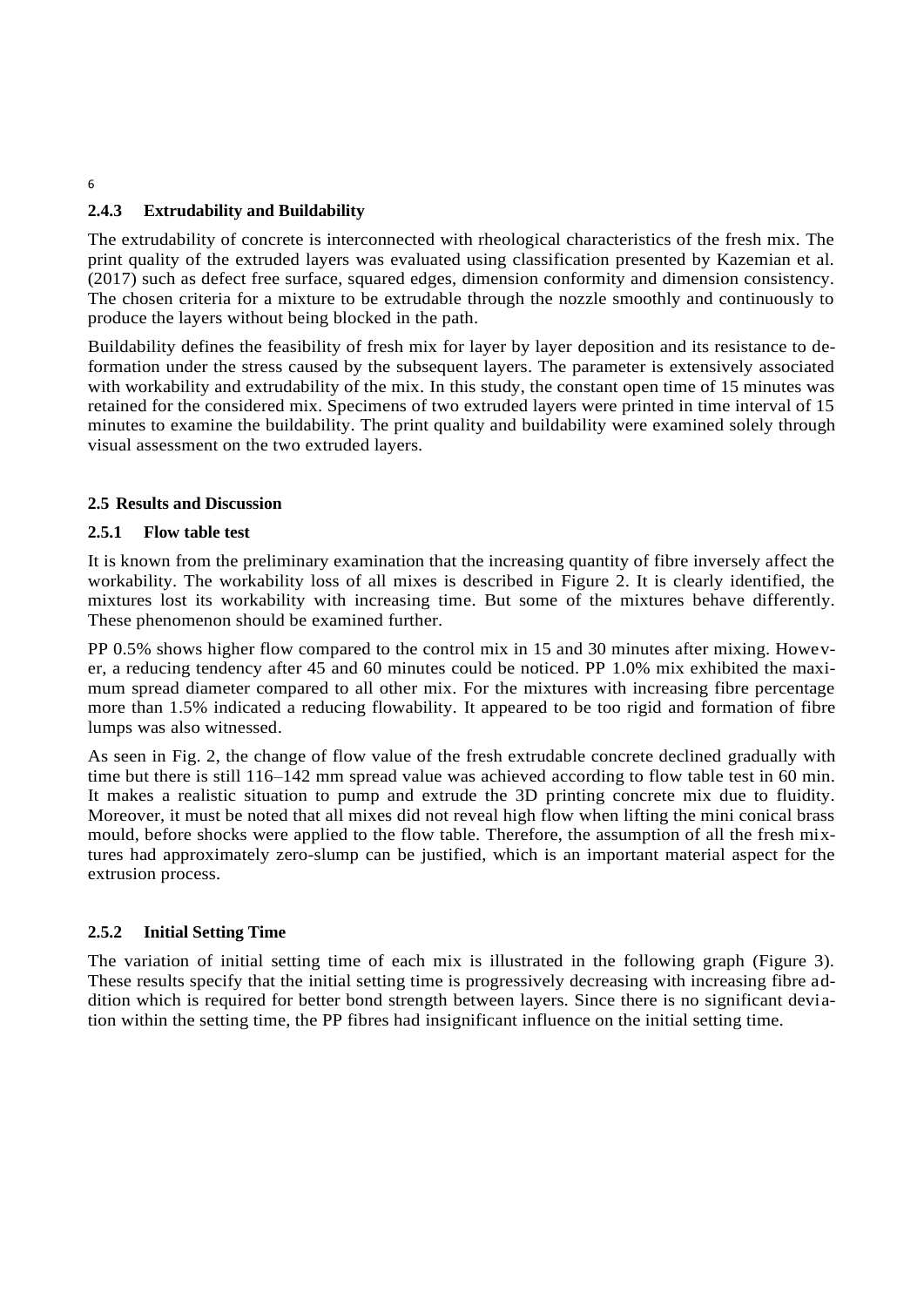

Figure 2: Loss of workability with time of the mix with different fibre percentage



Figure 3: Initial setting time variation

#### **2.5.3 Extrudability and Buildability**

The extrusion of material through the nozzle became difficult with increasing volume fraction of fibre content. Moreover, imperfections in the print quality was assessed visually with both very low and very high fibre percentage. Only PP 1.0% and PP 1.5% mixes satisfied the print quality criteria mentioned above.

Higher fibre content caused better buildability and shape retention in the extruded samples. The top surface was achieved to be level and smooth with 25 mm width, almost close to the nozzle diameter with the mixtures PP 1.0% and above. On the other hand, the simultaneous discontinuity in the extrusion was identified with increasing fibre inclusion. Figure 4(a)-4(d) illustrates the extruded sam-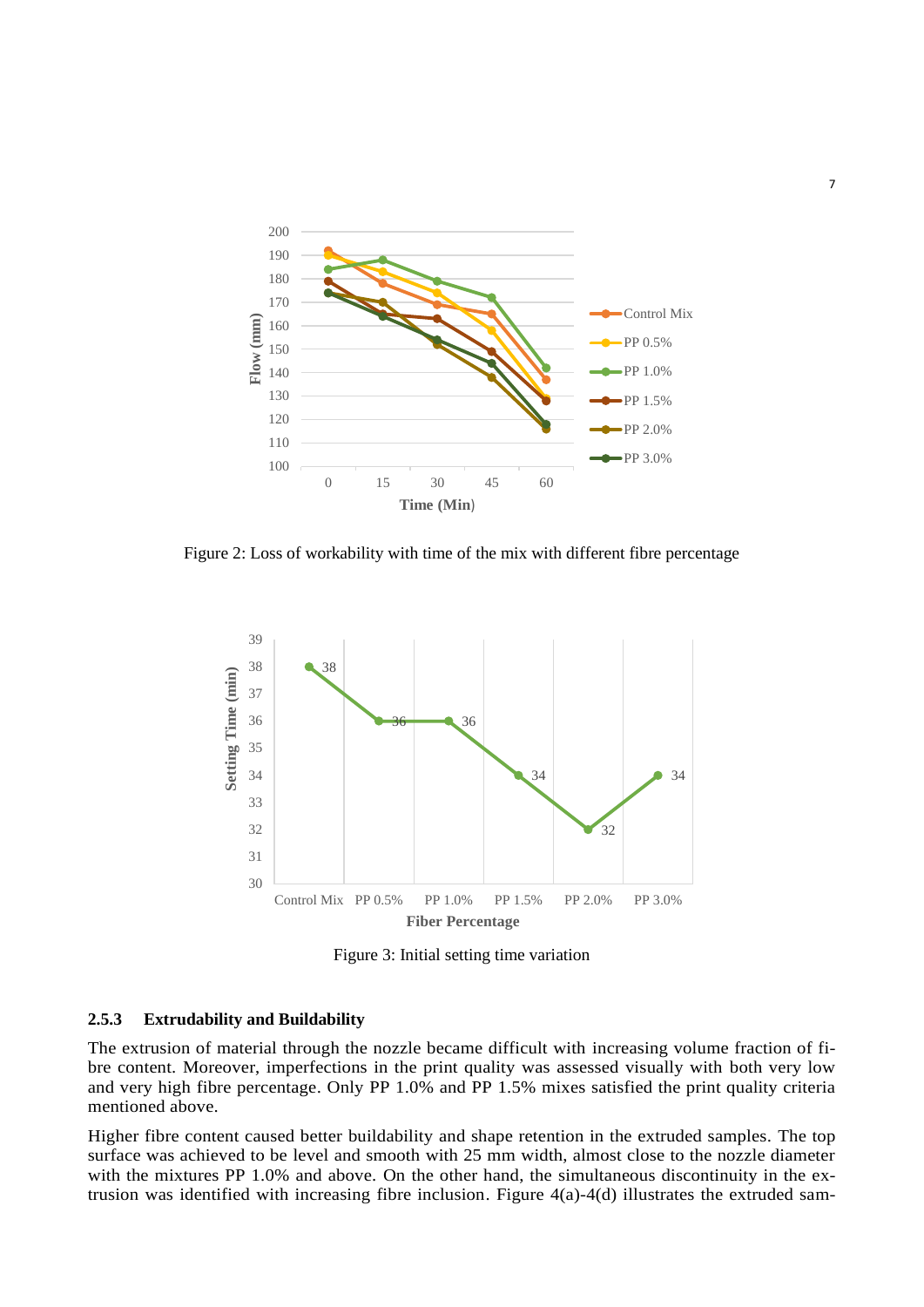ples with different fibre content. Hence, PP 1.0% and PP 1.5% fulfilled the extrudability and buildability measures compared to other mixtures.





 $4(c)$  4(d)



#### **3. Conclusion and Recommendations**

A novel concrete that has extrudability and buildability was developed for the custom made extruder. The crucial properties of this printing concrete mix were the flowability and buildability which have contradict mutual relationship were analysed for the selected mixture. In allusion to the experimental study and results analysis the following summary were concluded.

- i. All mixes developed in this study, with and without fibres are showing sufficient workability in terms of flowability and setting time. However, the mixes PP 0.5% and PP 1.0% showed the better flowability with time and further investigation between the fibre percentages 0.5 and 1.0 will desired to have a clear conclusion in the variation with increasing time.
- ii. There is no major variation was identified in the setting time for selected mixtures. Therefore, the effect of PP fibres on the initial setting time is negotiable.
- iii. Buildability and shape retention ability have been increased with increasing fibre content. Moreover, PP 1.0% and PP 1.5% achieved the extrudability and buildability criteria compared to other mixtures.

8